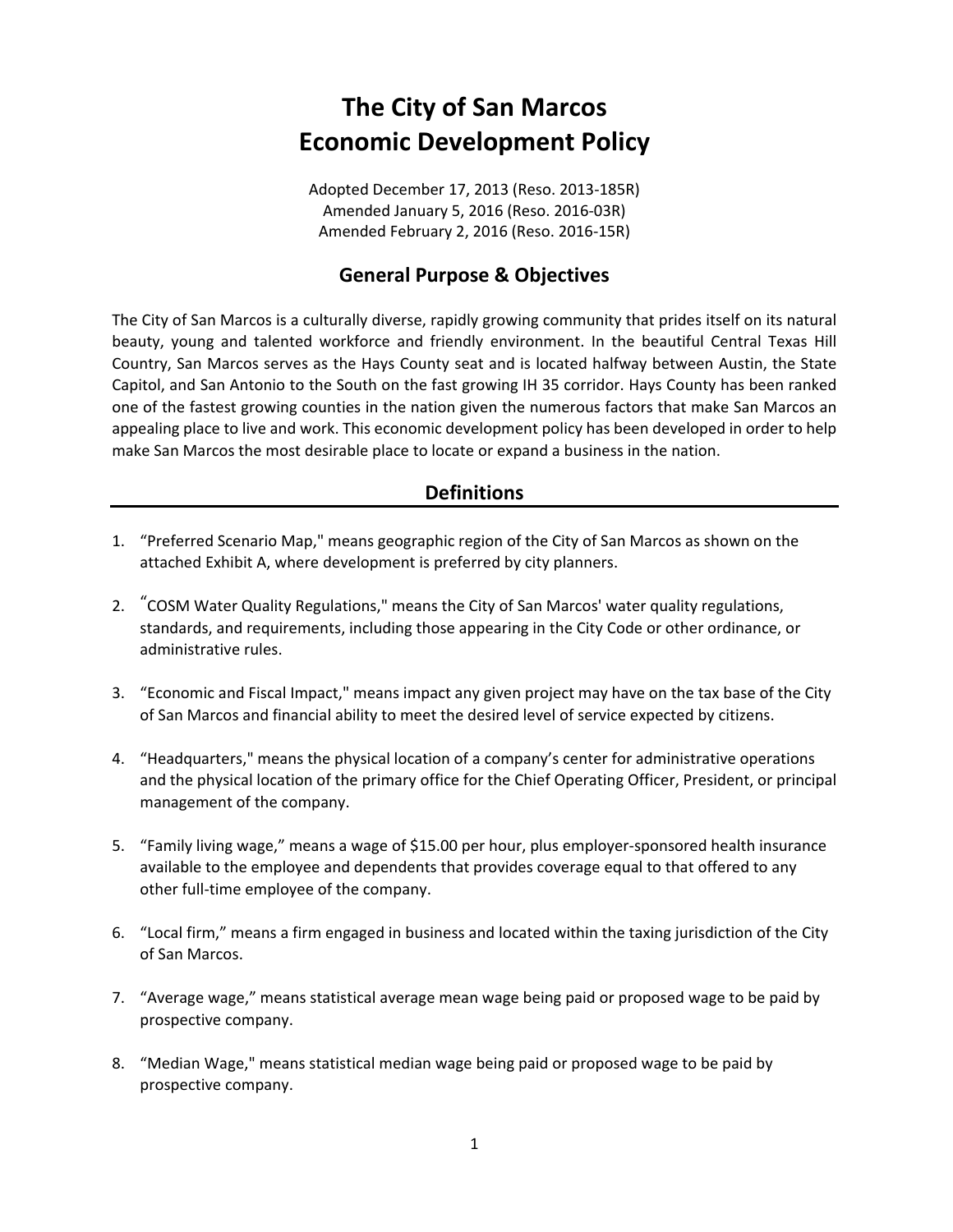- 9. "Targeted Industry," means specific industrial activities, or companies involved in specific industries that have been identified as a desirable industry for our recruitment program.
- 10. "State economic development funds, "means financial incentives by or through state government.
- 11. "Net Present Value," means the discounted value of an investment's cash inflows minus the discounted value of its cash outflows.

## **Incentive Policy Firm ‐Based Investments**

San Marcosis committed to the promotion of quality development in all parts of the City and to improving the quality of life for its citizens. In order to meet these goals, the City Council will consider providing incentives to stimulate economic development in San Marcos and its extraterritorial jurisdiction (ETJ). The city will consider providing incentives to appropriate businesses in accordance with the procedures and criteria outlined in this Policy. Prospective businesses are strongly encouraged to discuss potential incentives with the Greater San Marcos Partnership, City officials and staff members early in the stage of a permit has been issued for the project before an incentive application is submitted.

Minimum Requirements:

- o The Firm must be located within the Preferred Scenario Map unless special consideration is given by San Marcos City Council.
- o The Firm must comply with current City of San Marcos water quality regulations on all current projects and during term of incentive agreement. (reference: City Council Resolution)

#### **A. Overall Economic and Fiscal Impact**

- o What is the absolute size of the net benefit?
	- **Example 1** Economic impact as measured by jobs and income
	- **EXECT** Level of desirable public benefits included in the project
	- **Net fiscal impact to the City**
- o Does the project fit with one of the strategic targets identified?
- o Is the firm a headquarters operation? Does it represent the "headquarters" of a new product line/service for the firm?
- $\circ$  Is the firm growing? Is the firm in a growing industry? How stable is the firm?

#### Measurements:

- **Example 1** Economic impact analysis (jobs, economic activity)
- Net fiscal impact analysis
- **•** Discussion of other items

#### B. **Local Linkages to the San Marcos Economy**

- o Does the project make use of an especially underutilized asset?
	- **EXEC** Certain segments of the labor force / current office space
- o Will the project create significant contracting opportunities for local firms?
	- **Small /disadvantaged business**
- o Does the project fill a gap in the San Marcos economic base?
	- Key supplier relationships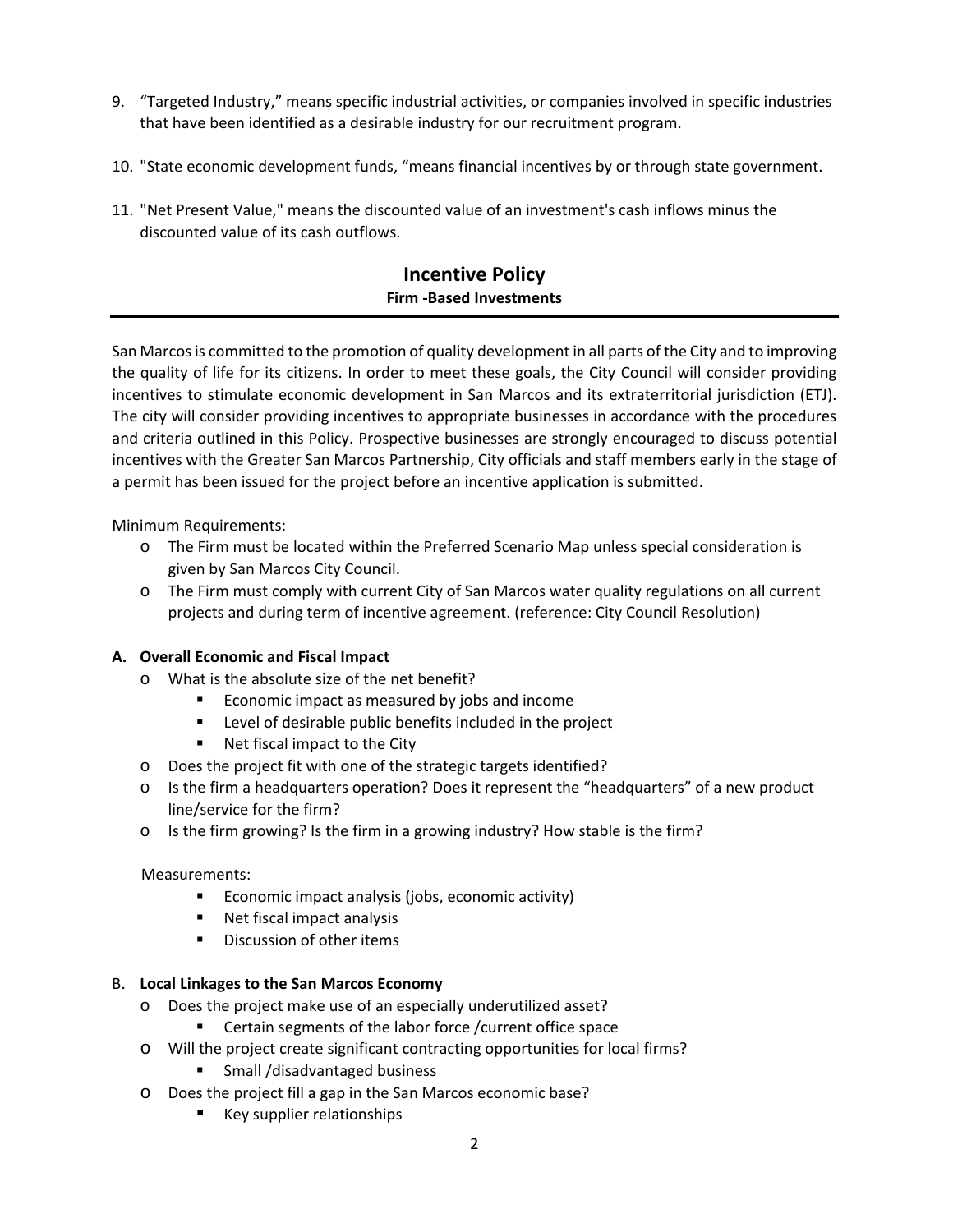- o Does the project have the potential to either seed a new economic cluster or bring additional firms to San Marcos?
- o Will the firm directly compete for resources with existing local firms?

Measurements:

**Analysis of above items in light of information gleaned from both the firm and** secondary sources

#### **C. Infrastructure Impact**

o Will the firm make a disproportionate demand on the community's infrastructure?

#### **D. Labor Force Practices**

- o All jobs calculated or counted for economic development incentive purposes shall earn no less than a "family living wage," as defined herein, throughout the full term of the agreement.
- o Will the bulk of new hires be local or imported?
- o What is the average wage paid? How does it compare to the local or national industry average?
- o What is the median wage paid? How are job categories and wages distributed within the overall structure?
- o What training is provided? Are there opportunities for advancement? Are there funds for additional education (tuition match, etc.)?
- o Does the firm actively promote diversity in hiring and promotion?

#### Measurements:

- Number and percentage of jobs earning a family living wage
- Average and median wages compared to national /regional averages
- **Estimate of percentage of hiring from local labor force**

#### **E. Cultural/Quality of Life Considerations**

- o Does the firm have a proactive cultural outreach program?
- o Does the firm actively encourage employee volunteer /charitable efforts?

Measurements:

■ Analysis of above items, based on objective measures (third -party reports, judgments /legal actions, etc.) as well as interaction with the firm.

#### F. **Extraordinary Economic Impact (only one required)**

- o The firm is in a targeted industry
- o The firm is involved in leading edge technology
- o State economic development funds are available for the firm
- o The firm will generate 200 jobs or more

## **Process Firm ‐Based Scoring System**

Under the attached scoring system, points are assigned to each of the major criteria described above. This scoring system is used to assess whether incentives will be offered to a firm and, based on the final score, the potential incentive amount for the firm.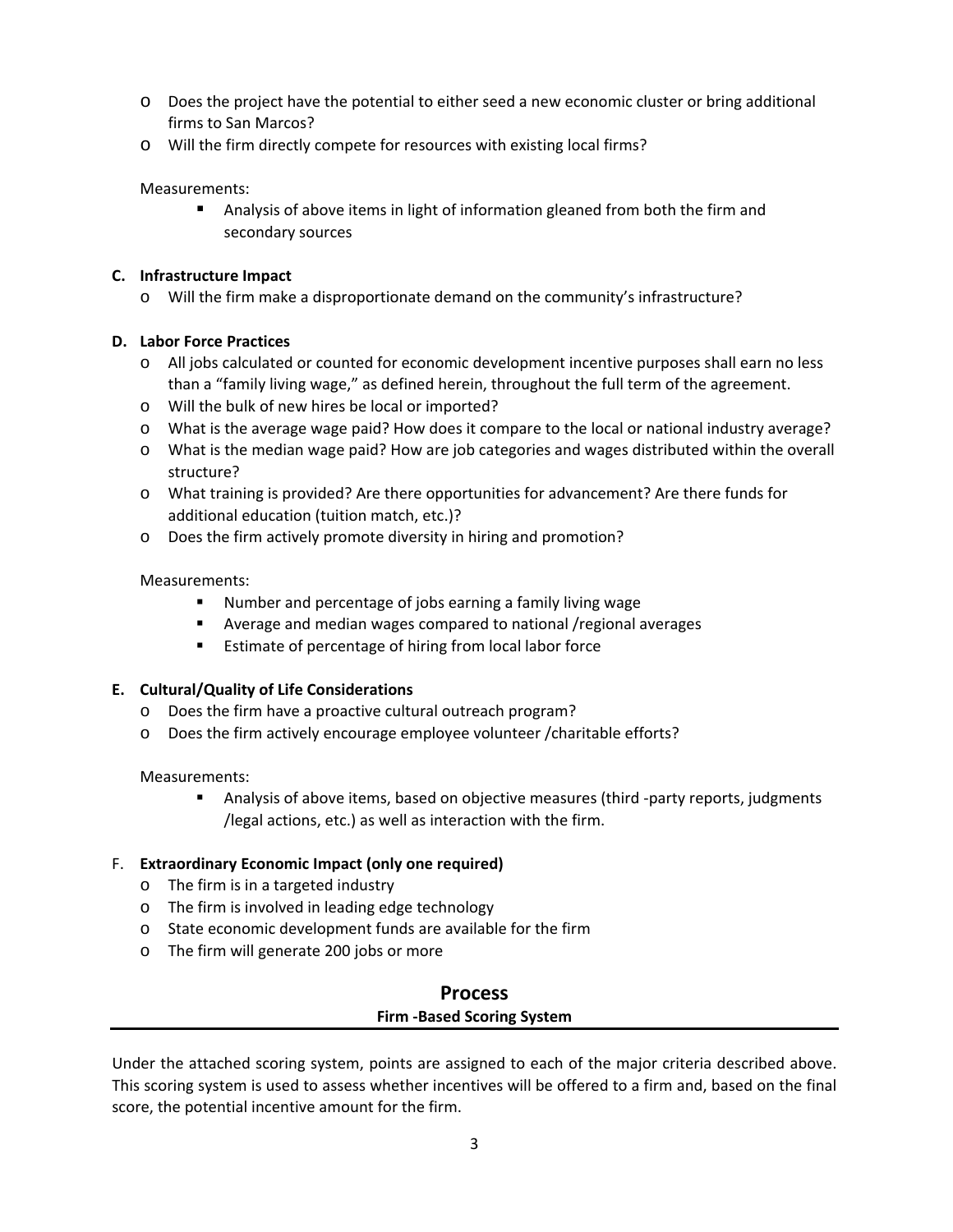Firms with a score between 81‐100 may qualify for up to 80% of the net present value of the estimated total tax liability or up to \$200 per job per year over 10 years. Firms with a score between 71 ‐80 may qualify for up to 70% of the net present value of the estimated total tax liability or up to \$ 150 per job per year over 10 years. Firms with a score between 60 ‐70 may qualify for up to 60% of the net present value of the estimated total tax liability or up to \$100 per job per year over 10 years. Firms that score below 60 points do not qualify for incentives.

As a standard practice, total investments in a firm will not exceed 50% of the present value of the estimated total tax liability over 10 years and will not exceed 80% of the total tax liability in any single year. Firms that are in a targeted industry as identified by the City of San Marcos, in a leading edge technology, eligible for state incentives, will generate 200 or more jobs, invest \$25 million or more, or establish its headquarter operations in San Marcos are eligible for an additional \$50 per job per year. However, the City Council reserves the right to create a unique shared investment package in the case of extraordinary opportunities for economic development in San Marcos. These may include cases where:

- The firm is in a targeted industry
- The firm is involved in leading edge technology
- State economic development funds are available for the firm
- The firm will generate 200 jobs or more
- **The firm will relocate its headquarters to San Marcos**

The table below represents the scoring system used by the Greater San Marcos Partnership to measure each project. The economic development matrix provides additional information for each category scored.

| <b>Overall Economic and Fiscal Impact</b> |               |            |
|-------------------------------------------|---------------|------------|
| Small                                     | Medium        | Large      |
| 10                                        | 20            | 30         |
| <b>Linkages to the Local Economy</b>      |               |            |
| Poor                                      | Acceptable    | Strong     |
| O                                         | 15            | 25         |
| <b>Character of Jobs/Labor Practices</b>  |               |            |
| Poor                                      | Acceptable    | Excellent  |
| n                                         | 15            | 25         |
| Infrastructure Impact                     |               |            |
| Disproportionate                          | Proportionate | Low Impact |
|                                           | 5             | 10         |
| <b>Quality of Life/Cultural Vitality</b>  |               |            |
| Unacceptable                              | Acceptable    | Excellent  |
|                                           | 5             | 10         |
| <b>Total Possible Points</b>              |               | 100        |